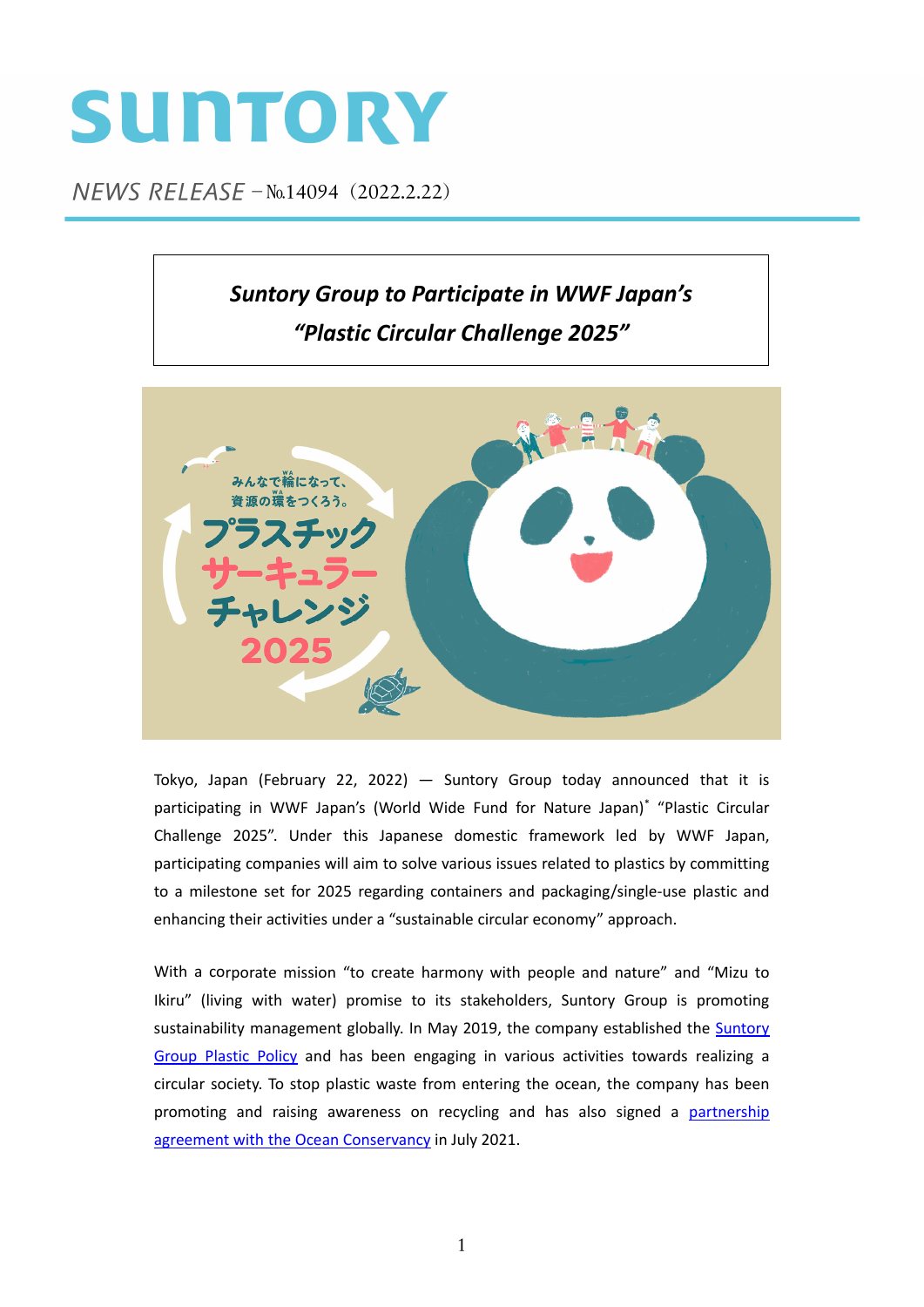To maintain the useful functions of plastic containers and packaging while preventing them from having a negative impact on the environment, Suntory Group will continue to contribute significantly to realizing a circular society by promoting efforts to solve the plastic issue together with various stakeholders.

## **●Suntory Group's initiatives related to WWF Japan's "Plastic Circular Challenge 2025"**

Suntory Group aims to use 100% sustainable PET bottles globally by 2030 by using only recycled or plant‐based materials. In Japan, the company's soft drinks business originally had a mid‐term target of using more than 50% recycled materials in its PET bottles by weight, but has accelerated its target by 3 years and now raises an ambitious goal to make one in two PET bottles used in Japan to be made from 100% recycled materials by volume by 2022.

Starting March 2022, the company's soft drinks business will gradually introduce a new logo "Bottles are resources! Towards a Sustainable Bottle" on all of its PET bottles in Japan to communicate to consumers that PET bottles are resources that can be recycled many times if sorted and collected properly, and strengthen its communication to consumers. By switching its products to 100% sustainable PET bottles, the company will contribute to realizing a circular and sustainable society.

\* About WWF Japan



WWF is a global environmental conservation organization established in Switzerland in 1961. To build a future in which humans live in harmony with nature, WWF is currently promoting environment projects in more than 100 countries to protect rare wildlife species, preserve natural environments such as forests and oceans, promote sustainable use of natural resources, and prevent global warming, among many other things. ® "WWF" is a WWF Registered Trademark ⓒ1986 Panda symbol WWF

## **About Suntory Group**

As a global leader in the beverage industry, Suntory Group offers a uniquely diverse portfolio of products from premium spirits, beer and wine to brewed teas, bottled water, carbonated soft drinks, ready‐to‐drink coffee and energy drinks, along with health and wellness products. Suntory is home to award‐winning Japanese whiskies *Yamazaki*, *Hibiki* and *Hakushu* as well as iconic American spirits *Jim Beam* and *Maker's Mark*. Suntory also fascinates the taste buds in Japan and the Asian market with our *Premium Malt's* beer and also owns the exceptional Japanese wine *Tomi* and the world famous *Château Lagrange*. Its brand collection also includes *Sauza Tequila*, non‐alcoholic favorites *Orangina*, *Lucozade*, *Ribena*, *BOSS* coffee, *Iyemon* green tea, *Suntory Tennensui* water, *TEA+ Oolong Tea*, *V and BRAND'S*, as well as popular health and wellness product *Sesamin EX*.